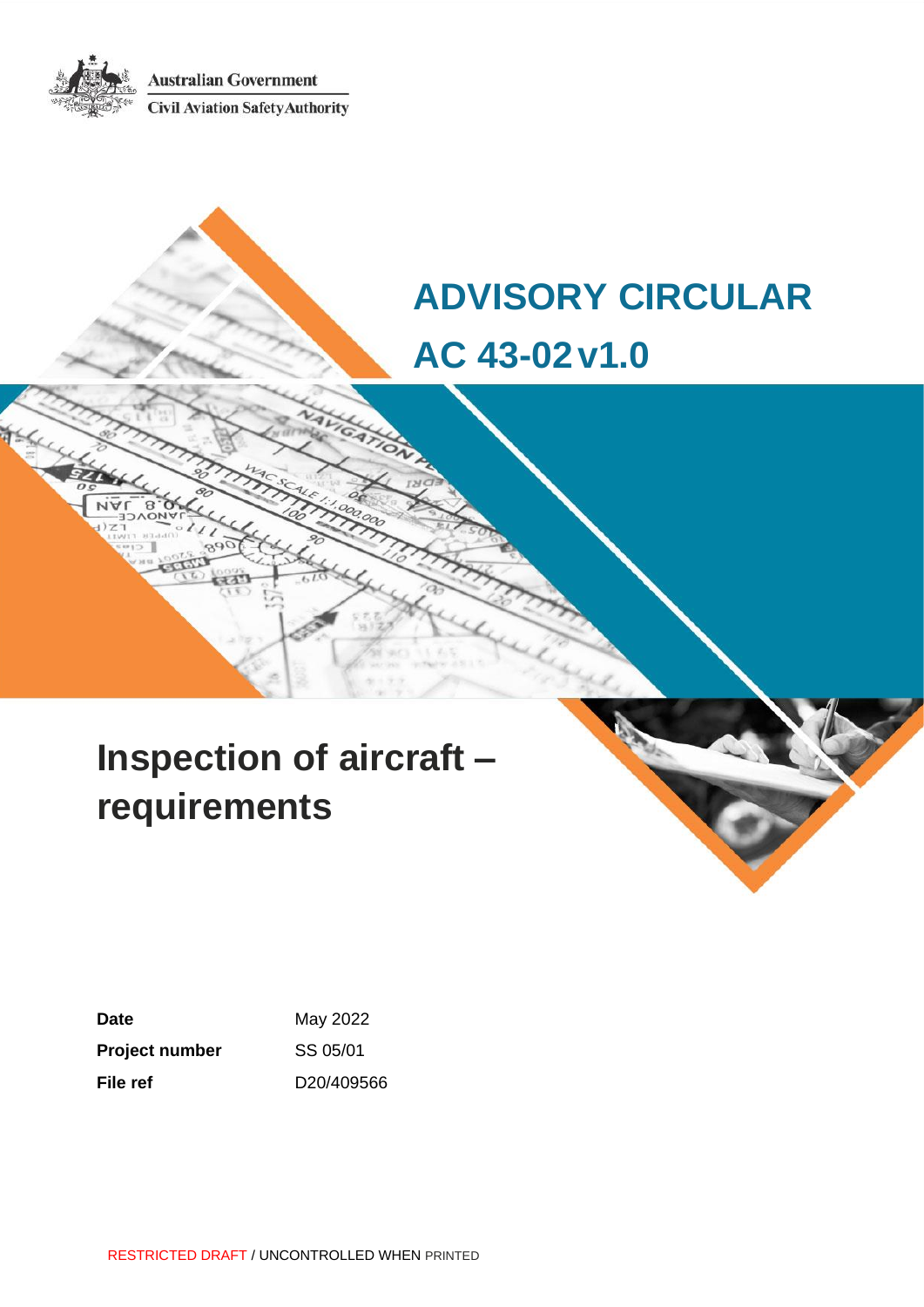Advisory circulars are intended to provide advice and guidance to illustrate a means, but not necessarily the only means, of complying with the Regulations, or to explain certain regulatory requirements by providing informative, interpretative and explanatory material.

**Advisory circulars should always be read in conjunction with the relevant regulations.**

## Audience

This advisory circular (AC) applies to:

- registered operators
- CAR 30 organisations
- Part 145 Approved Maintenance Organisations
- licensed aircraft maintenance engineers
- aircraft maintenance engineers

## Purpose

This AC provides guidance on the inspection schedule requirements for aircraft, depending on the complexity of the aircraft and its intended use.

## For further information

For further information, contact CASA's Airworthiness and Engineering Branch (telephone 131 757).

## **Status**

This version of the AC is approved by the Branch Manager, Airworthiness and Engineering.

| <b>Version</b> | Date <sup>1</sup> | Details     |
|----------------|-------------------|-------------|
| v1.0           |                   | Initial AC. |

Unless specified otherwise, all subregulations, regulations, Divisions, Subparts and Parts referenced in this AC are references to the *Civil Aviation Safety Regulations 1998 (CASR)*.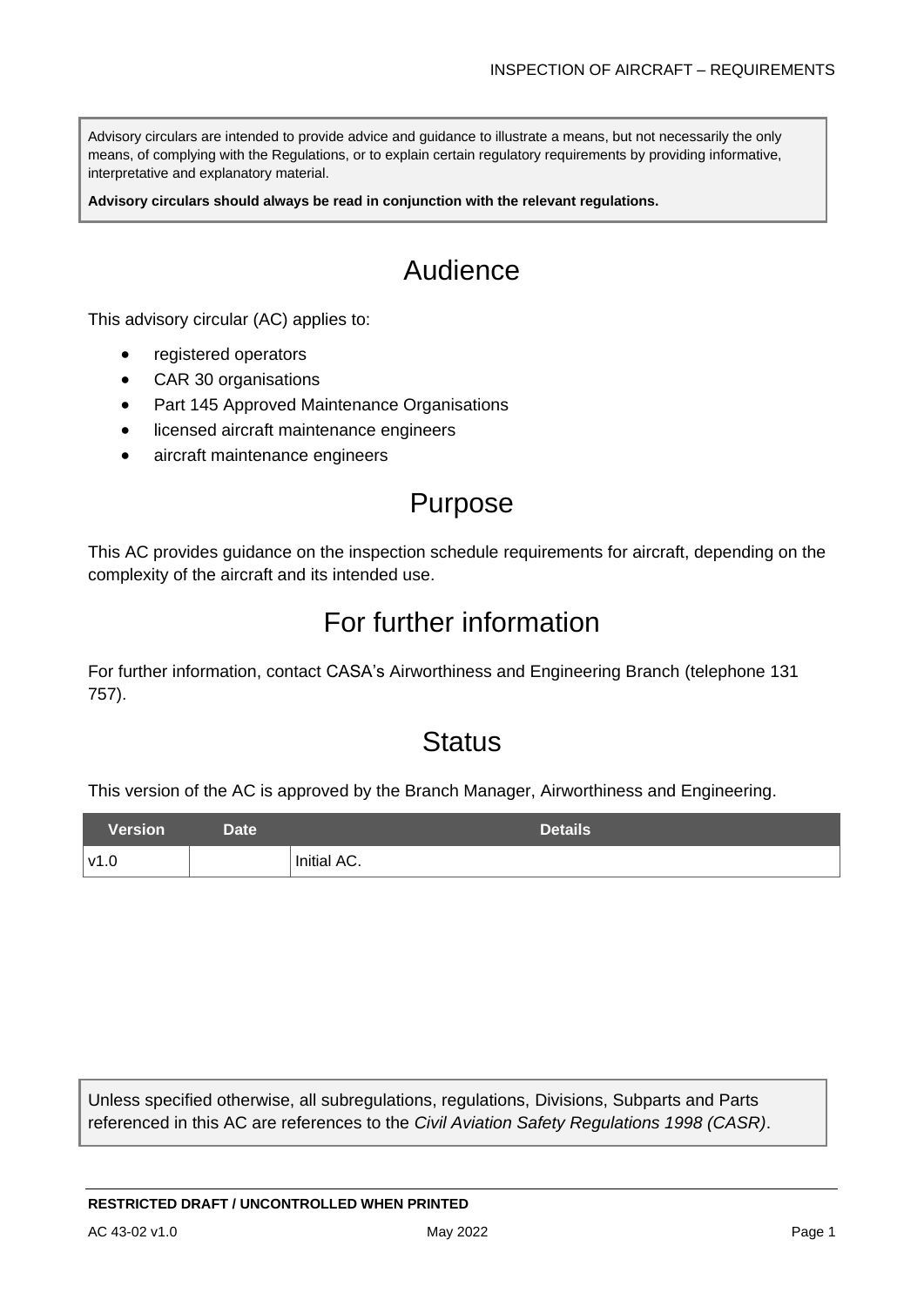## **Contents**

| 1                       | <b>Reference material</b> |                                                                                                |                |
|-------------------------|---------------------------|------------------------------------------------------------------------------------------------|----------------|
|                         | 1.1                       | Acronyms                                                                                       | 3              |
|                         | 1.2                       | <b>Definitions</b>                                                                             | 3              |
|                         | 1.3                       | References                                                                                     | 3              |
|                         | 1.4                       | Error! Bookmark not defined.<br>Forms                                                          |                |
| $\mathbf{2}$            |                           | Responsibilities of the Registered Operator <sup>1</sup>                                       | 5              |
|                         | 2.1                       | General                                                                                        | 5              |
|                         | 2.2                       | Aircraft engaged in aerial work, and flight training                                           | 5              |
| <b>Inspections</b><br>3 |                           |                                                                                                | 6              |
|                         | 3.1                       | Annual Inspection                                                                              | 6              |
|                         | 3.2                       | Progressive Inspection                                                                         | 6              |
|                         | 3.3                       | Large aeroplanes and turbine powered multi-engine aeroplanes                                   | $\overline{7}$ |
|                         | 3.4                       | Turbine engines in helicopters and single engine aeroplanes                                    | $\overline{7}$ |
|                         | 3.5                       | Manufacturers recommended inspection program                                                   | $\overline{7}$ |
|                         | 3.6                       | Inspection program-requirements                                                                | $\overline{7}$ |
|                         | 3.7                       | Transport category aircraft                                                                    | 8              |
|                         | <b>Appendix A</b>         | 100 Hour/Annual inspection checklist guide                                                     | 9              |
|                         |                           | ANNEX A to AC 43-02 - Part 43 Annual and 100 hour inspections - checklist<br>preparation guide | A <sub>1</sub> |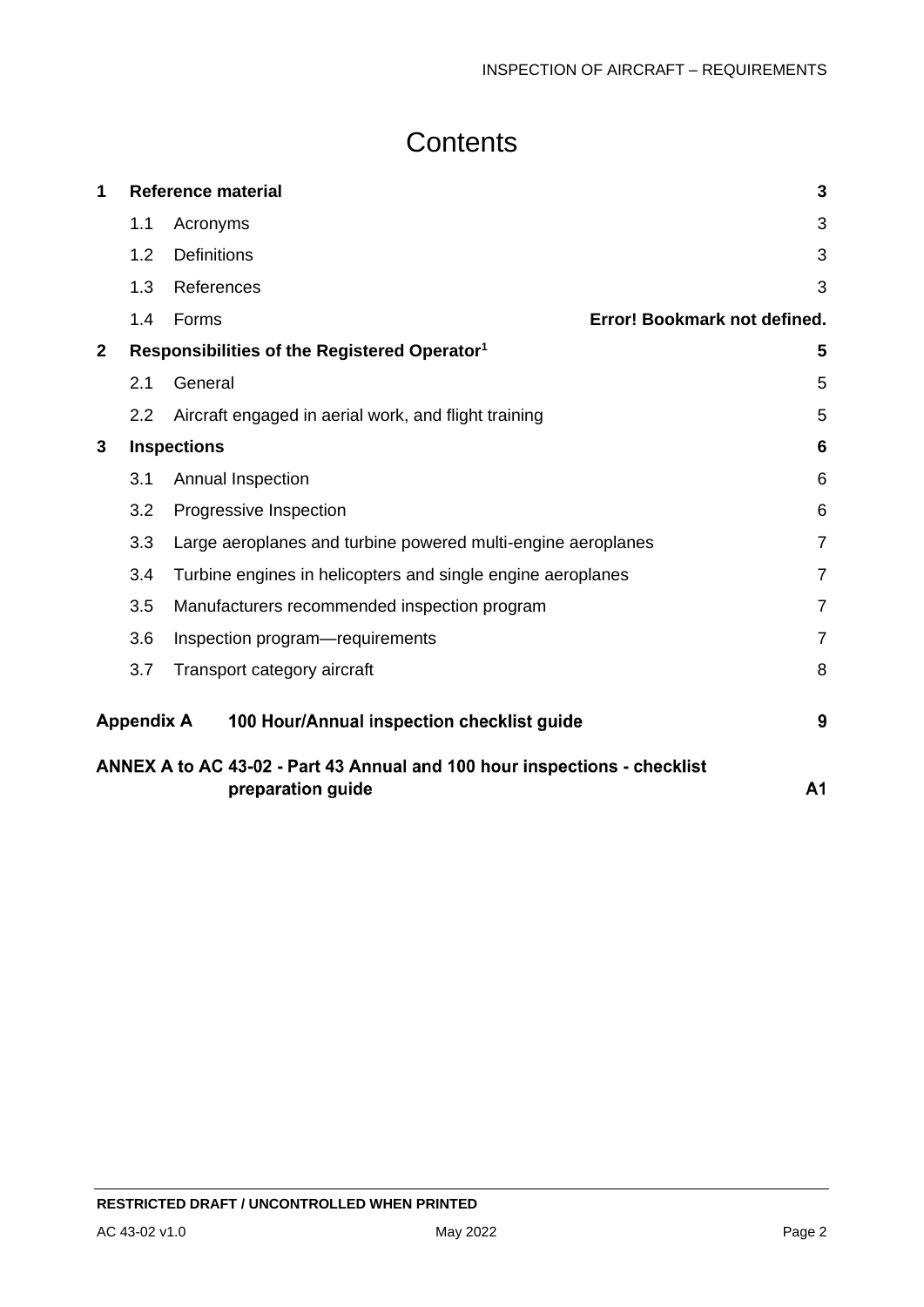## <span id="page-3-0"></span>**1 Reference material**

## <span id="page-3-1"></span>**1.1 Acronyms**

The acronyms and abbreviations used in this AC are listed in the table below.

| Acronym     | <b>Description</b>                                                       |
|-------------|--------------------------------------------------------------------------|
| AC.         | advisory circular                                                        |
| <b>AIP</b>  | approved inspection program                                              |
| AMO         | approved maintenance organisation (approved under CAR 30 or CASR Pt 145) |
| <b>CAR</b>  | <b>Civil Aviation Regulations 1988</b>                                   |
| CASA        | Civil Aviation Safety Authority                                          |
| <b>CASR</b> | Civil Aviation Safety Regulations 1998                                   |
| IA          | inspection authorisation issued under Part 43                            |
| <b>ICA</b>  | instructions for continuing airworthiness                                |
| <b>MOS</b>  | manual of standards                                                      |
| RO.         | registered operator                                                      |
| <b>SOM</b>  | system of maintenance (approved under 42M of the CAR 1988)               |

## <span id="page-3-2"></span>**1.2 Definitions**

Terms that have specific meaning within this AC are defined in the table below. Where definitions from the civil aviation legislation have been reproduced for ease of reference, these are identified by 'grey shading'. Should there be a discrepancy between a definition given in this AC and the civil aviation legislation, the definition in the legislation prevails.

| Term                | <b>Definition</b>                                                                                                                                               |
|---------------------|-----------------------------------------------------------------------------------------------------------------------------------------------------------------|
| Australian aircraft | Australian aircraft means aircraft registered in Australia; and aircraft in<br>Australian territory, other than foreign registered aircraft and state aircraft. |

## <span id="page-3-3"></span>**1.3 References**

#### **Legislation**

Legislation is available on the Federal Register of Legislation website<https://www.legislation.gov.au/>

| <b>Document</b> | Title                   |
|-----------------|-------------------------|
| Part 43 of CASR | Maintenance of Aircraft |
| Part 43 MOS     | Maintenance of Aircraft |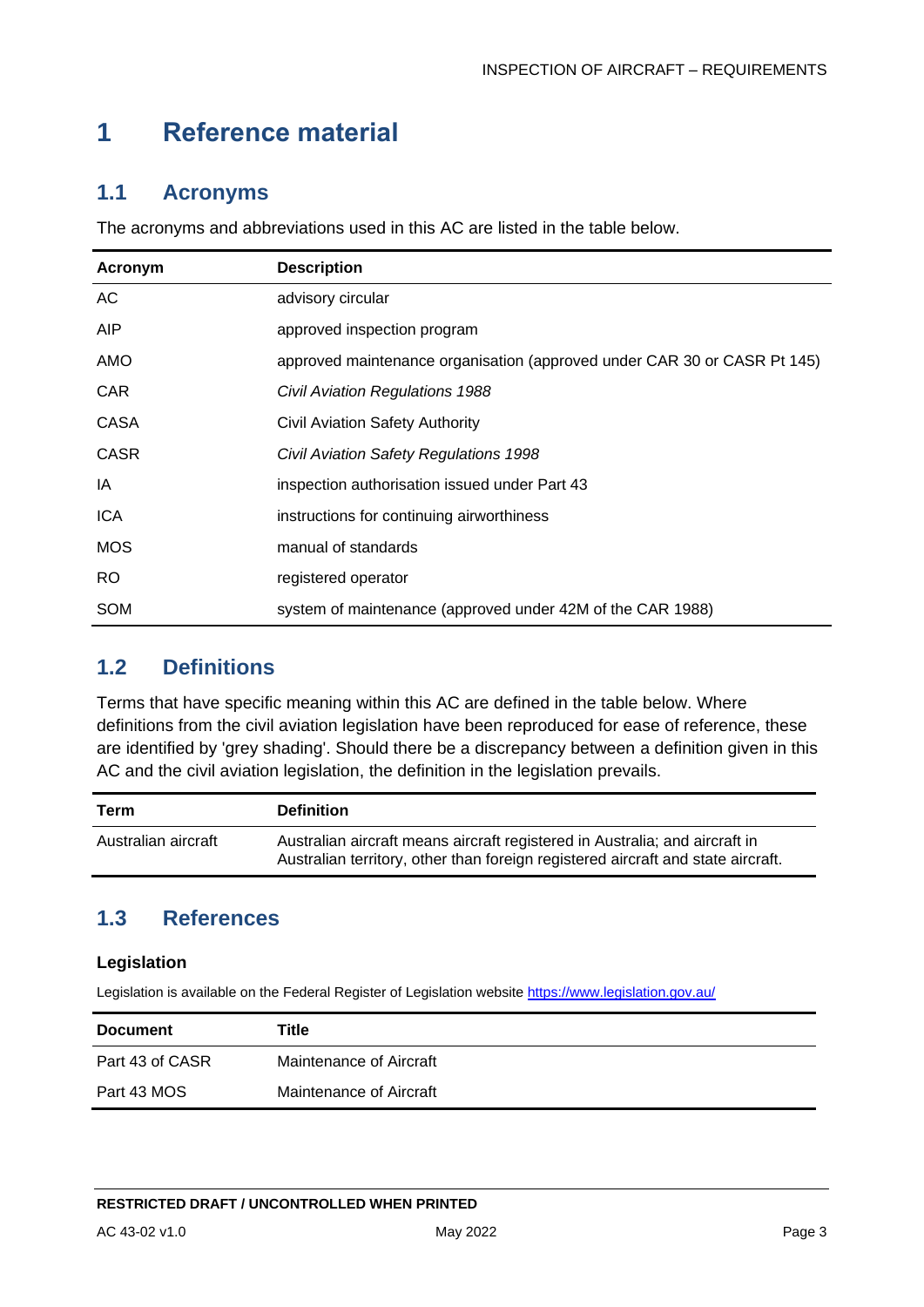#### **Advisory material**

CASA's advisory materials are available at<https://www.casa.gov.au/publications-and-resources/guidance-materials>

| <b>Document</b> | Title                                                                                   |
|-----------------|-----------------------------------------------------------------------------------------|
| AC 43-01        | Registered operator - responsibilities under Part 43                                    |
| AC 43-06        | Inspection authorisations - issue, privileges and limitations                           |
| $AC$ 43--07     | Aircraft maintenance technicians - maintenance of aircraft and aeronautical<br>products |
| AC 43-09        | Maintenance Records                                                                     |
| CAAP 42B-1      | CASA Maintenance Schedule                                                               |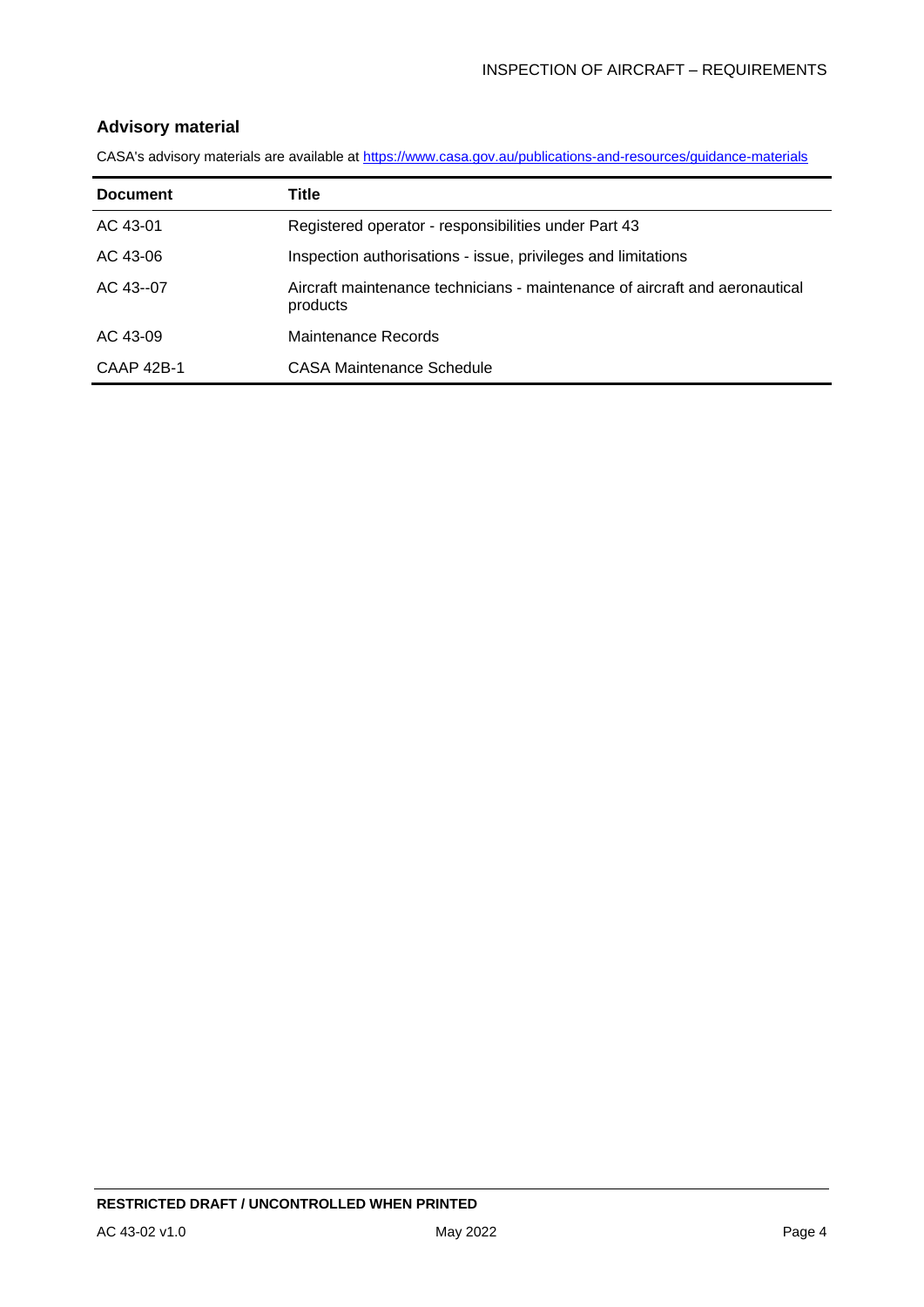## <span id="page-5-0"></span>**2 Responsibilities of the Registered Operator<sup>1</sup>**

## <span id="page-5-1"></span>**2.1 General**

The registered operator (RO) of an Australian aircraft, to which Part 43 of the Civil Aviation Safety Regulations (CASR) applies, is responsible for ensuring that an aircraft is regularly inspected in accordance with the:

• Part 43 MOS, Schedule 1

or

- aircraft manufacturer's inspection schedule
	- or
- an approved inspection program (AIP).

An inspection for the purpose of issuing a certificate of airworthiness for an aircraft will satisfy the annual inspection requirement.

## <span id="page-5-2"></span>**2.2 Aircraft engaged in aerial work, and flight training**

If an aircraft is being inspected annually and is engaged in aerial work in which a person other than a crew member is carried for payment, or flight training, it must also be inspected at 100 hourly intervals. A 100-hour inspection may be combined with an annual inspection; however, a 100-hour inspection may not be substituted for an annual inspection unless it is recorded in the maintenance records as an annual inspection and approved for return to service by the holder of an inspection authorisation (IA)<sup>2</sup>.

A 10-hour planning tolerance is permitted for 100-hourly inspections; however, if the time interval for an inspection is extended by up to 10 hours, the time interval to the next inspection must be reduced by the same amount of time.

<sup>1</sup> For more information on RO responsibilities, refer to AC 43-01.

<sup>2</sup> For more information on inspection authorisations, refer to AC 43-06.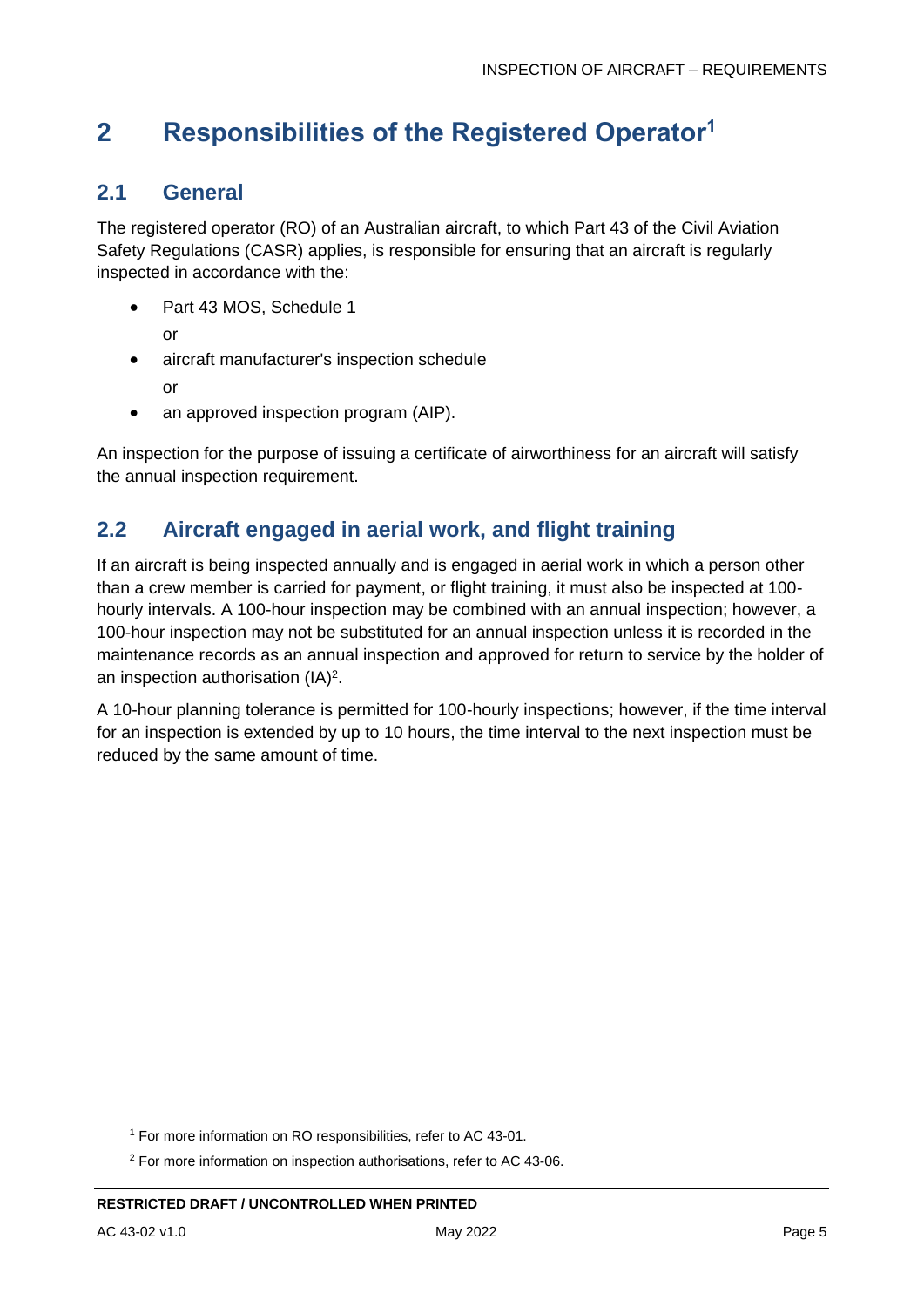## <span id="page-6-0"></span>**3 Inspections**

## <span id="page-6-1"></span>**3.1 Annual Inspection**

An aircraft that is being inspected annually must be inspected in accordance with a checklist based of Schedule 1 of the Part 43 MOS.

The annual inspection schedule must include a records check for determining that:

- the aircraft:
	- continues to conform to its certification basis,
	- complies with any relevant ADs.
- any major repairs or major modifications:
	- − have been carried out in accordance with data approved under regulation 21.009 of CASR
	- − have been properly recorded and
	- − the approved data is attached to the records or if the data is publicly available, sufficient details are provided so that a person can locate the data.
- any placards required by the aircraft TCDS are in place
- the documentation required by the TCDS for the operation of the aircraft is current and readily available to the pilot in command.

When completing an annual inspection, the IA holder must use a checklist appropriate to the aircraft being inspected. The checklist which must as a minimum be based on Schedule 1 of the MOS may be:

- a. the IA holder's own design
- b. a checklist provided by the aircraft manufacturer
- c. a checklist from another source (one published by an owner's association for example).

The annual inspection will fall due by the end of the 12th month from when the previous inspection was completed. For example, an aircraft that had an annual inspection and was approved for return to service on 10 January 2020, will have the next inspection fall due on or before 31 January 2021.

However, CASA has provided for a 10-day planning tolerance that may be utilised by the RO, in which case the previously described aircraft would be required to have the next annual inspection commenced by no later than 10 February 2021. The extra days, if used, do not need to be 'paid back' from the following calendar period.

**Note:** The 10-day planning tolerance does not permit an aircraft to exceed the flying time limitations described above if the applicable aircraft is also subject to 100-hourly inspections.

### <span id="page-6-2"></span>**3.2 Progressive Inspection**

The registered operator (RO) may elect to have the aircraft inspected under a progressive inspection schedule. Schedule 2 of the Part 43 MOS details how to establish a progressive inspection schedule. The progressive inspection schedule must contain details of the inspection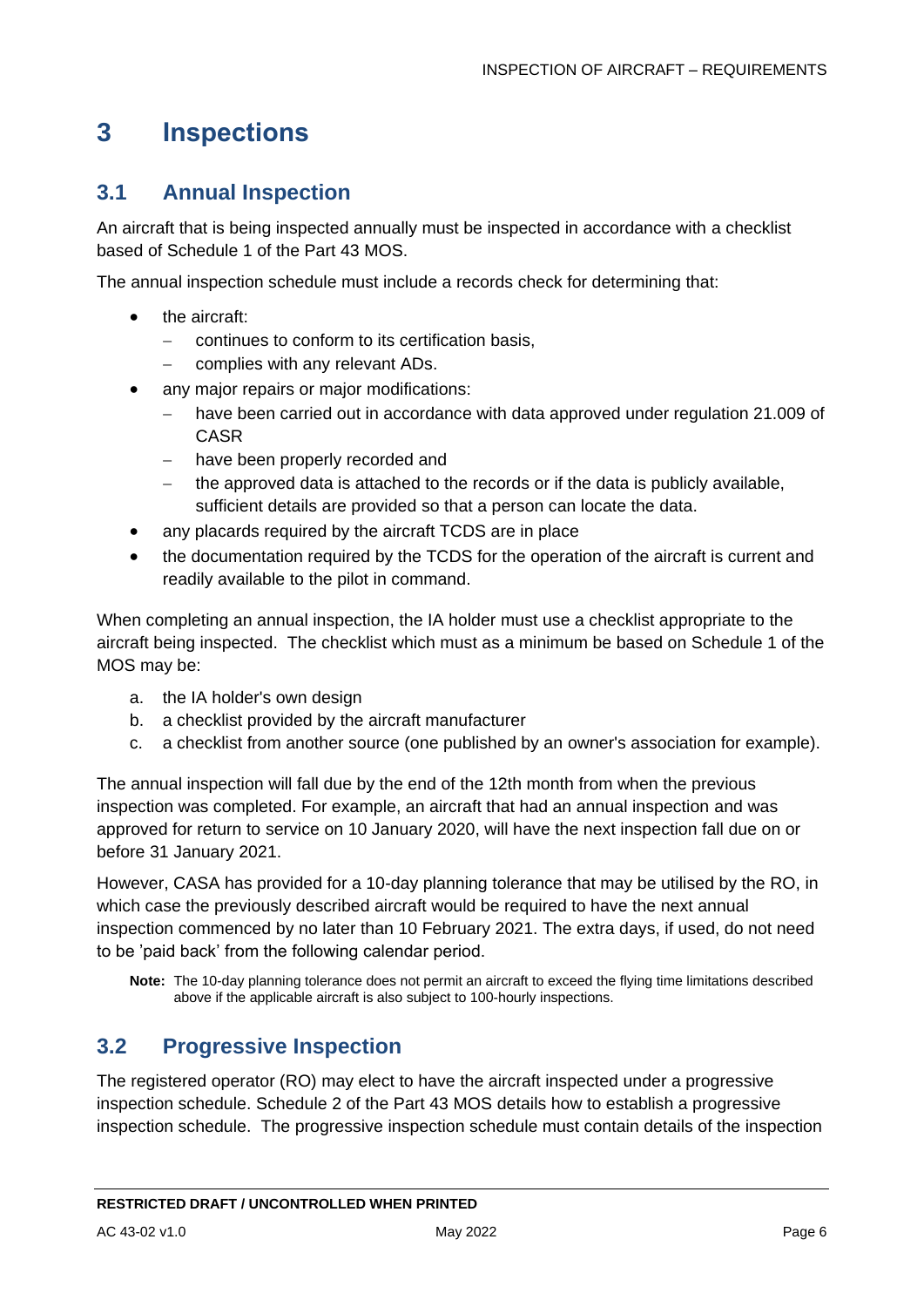authorisation (IA) holder who will oversee the inspections and set out the details of the various inspection tasks and the times at which they must be completed.

The progressive inspection of the whole aircraft must be completed within a 12-month cycle and each inspection task in the progressive inspection schedule must be repeated within a 12-month cycle.

## <span id="page-7-0"></span>**3.3 Large aeroplanes and turbine powered multi-engine aeroplanes**

If an aircraft is a large aeroplane or a multi-engine turbine powered aeroplane, it must be inspected in accordance with an approved inspection program which covers the aeroplane, its engines, propellers, components and survival and emergency equipment.

A turbine powered helicopter may be inspected in accordance with Schedule 1 of the Part 43 MOS; or in accordance with an inspection program which covers the helicopter and its engines, rotors, components and emergency and survival equipment.

If a helicopter is inspected in accordance with Schedule 1 of the Part 43 MOS, additional requirements apply for the rotor components, drive shaft components, and main transmissions. These components must be inspected in accordance with the manufacturer's inspection limits.

## <span id="page-7-1"></span>**3.4 Turbine engines in helicopters and single engine aeroplanes**

Aircraft that are being inspected in accordance with Schedule 1 of the Part 43 MOS or under a progressive schedule are required to have their turbine engines inspected in accordance with a manufacturers recommended progressive inspection or an annual checklist provided by the manufacturer.

## <span id="page-7-2"></span>**3.5 Manufacturers recommended inspection program**

The RO of an aircraft may choose to use the aircraft manufacturer's recommended inspection program, this does not require CASA approval. The RO must nominate the manufacturers recommended inspection program in the aircraft records and include the details of the IA holder who would normally oversee implementation of the program.

### <span id="page-7-3"></span>**3.6 Inspection program—requirements**

An inspection program may be one of the following:

- an inspection program recommended by the aircraft manufacturer
- an inspection program approved by CASA or an authorised person
- a system of maintenance (SOM) previously approved under regulation 42M of the Civil Aviation Regulations (CAR)
- a continuous airworthiness inspection program that is part of a continuous airworthiness maintenance program

An inspection program that is submitted to CASA or an authorised person for approval must set out: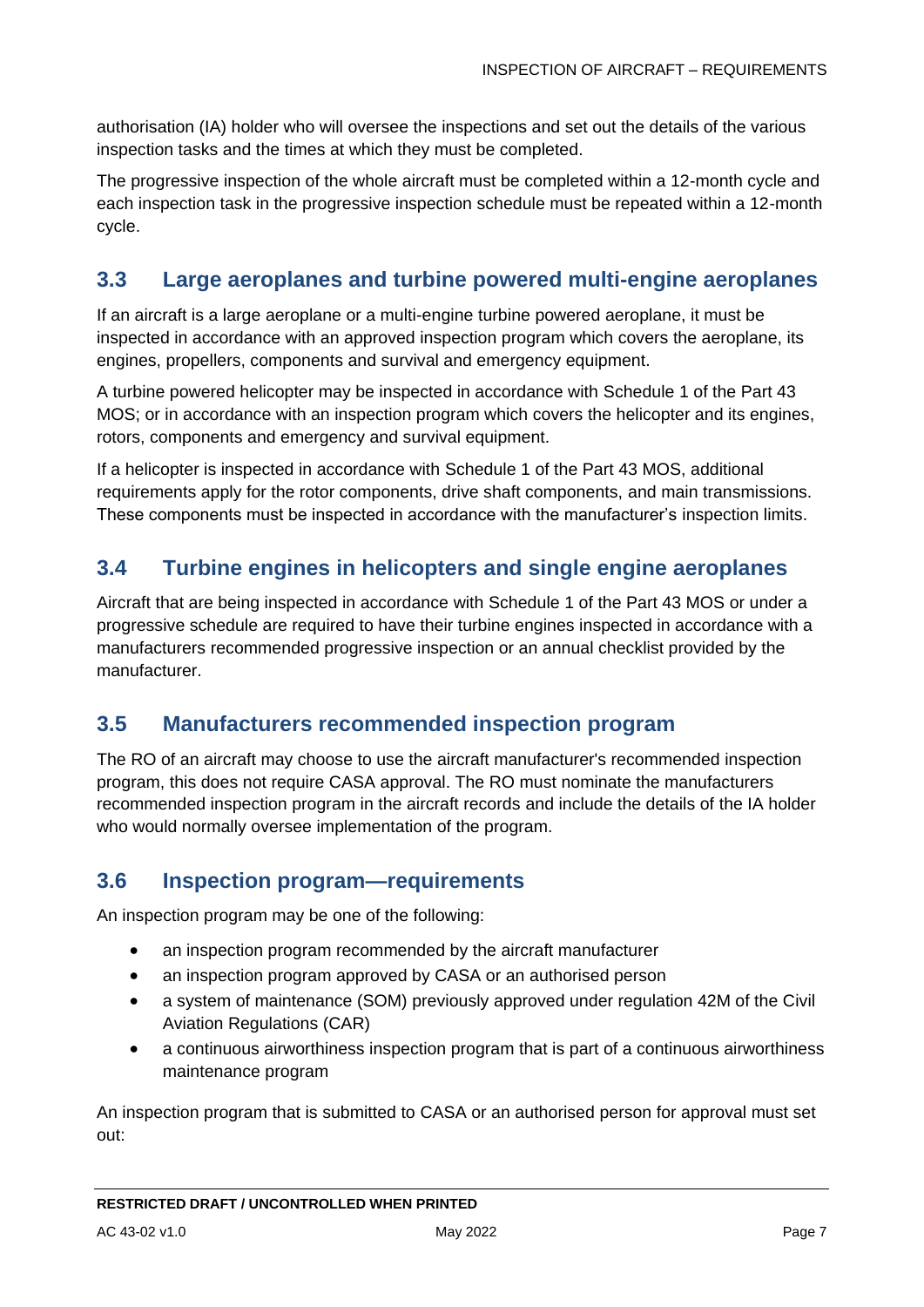- the details of the aircraft to which it applies and a listing of all required inspections, tests and checks
- the schedules for performing the inspections, checks and tests expressed as operating time in service, calendar time, cycles or number of operations or any combination of these times.

The RO must include in the inspection program, the name and address of the person responsible for scheduling the inspections required by the program. Under the CAR 1988, this person was required for transport category aircraft and was referred to as a 'maintenance controller'.

If an inspection program is for a small aircraft, the RO must include the details of the IA holder who will ensure compliance with the program

#### **Notes:**

- 1. If a manufacturer provides a recommended inspection program that includes maintenance actions, an RO can apply for approval of an inspection program that does not include the maintenance actions unless they are an airworthiness limitation or mandated by an airworthiness directive.
- 2. Existing Systems of Maintenance or approved maintenance schedules will be preserved under the new regulations.

## <span id="page-8-0"></span>**3.7 Transport category aircraft**

Aircraft certified in the transport category, Part 25 for aeroplanes and Part 29 for helicopters, must have all inspections and scheduled maintenance carried out under the control of an AMO.

However, minor maintenance and minor repairs to transport category aircraft may be carried out by the independent LAME when directed by the RO. Minor maintenance includes such tasks as:

- oil and filter changes
- wheel and brake changes
- lightning and bird strike inspections
- MEL 'M' items
- other similar 'line' maintenance items which can be performed using simple methods and processes.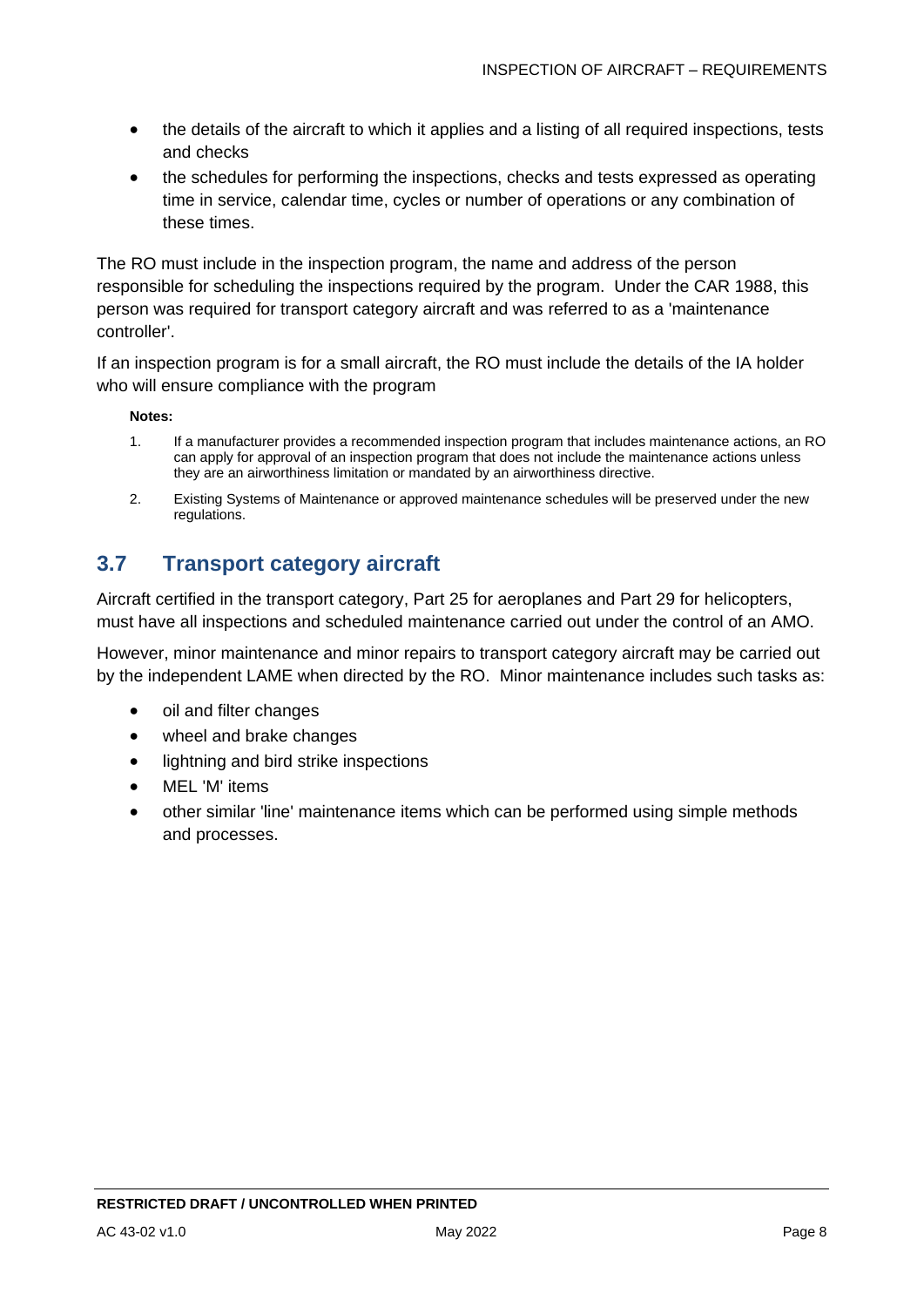## **Appendix A**

## **100 Hour/Annual inspection checklist guide**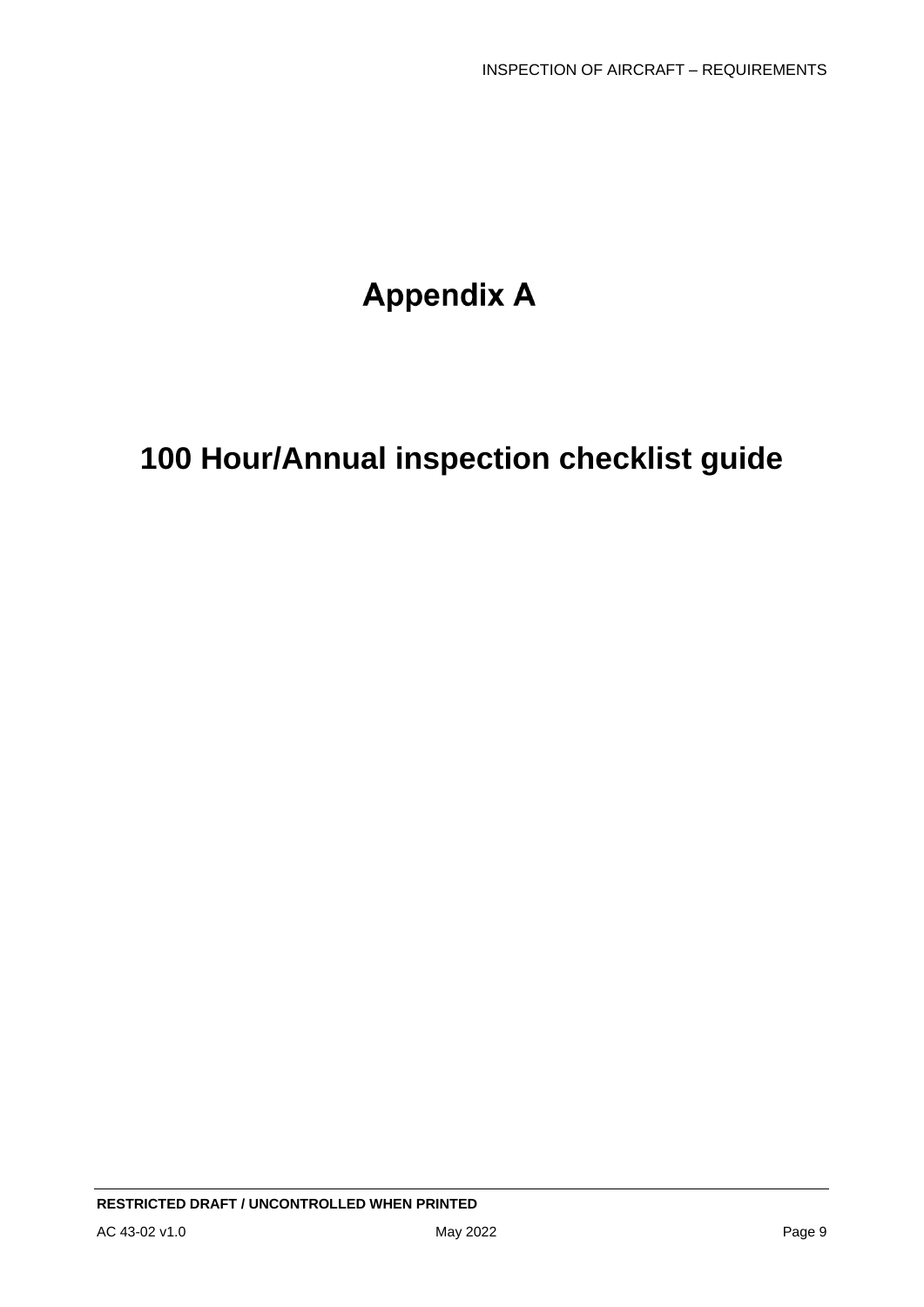## **A.1 How to use this guide**

### **A.1.1 Registered operator**

- a. The inspection checklist for an eligible aircraft must, as a minimum, be based on the inspection actions in this guide as they relate to the individual aircraft.
- b. Delete sections that are not relevant to a particular aircraft (for instance, floats and skis in the case of an aircraft with wheel landing gear).
- c. In consultation with the inspecting LAME/IA holder, review the aircraft details, its equipment fit, operational environment and any known failure history and adjust the checklist accordingly.
- d. Insert extra lines as necessary to include items on a particular aircraft that are not listed in this guide, such as high-lift devices, role equipment, external cargo pods or external video cameras.
- e. For turbine engines, insert or attach the recommended engine inspection schedule or checklist sourced from, in order of precedence:
	- i. the aircraft manufacturers ICAs
	- ii. the engine manufacturers ICAs

or

iii. a schedule or a checklist provided in a service instruction, service bulletin or any other document provided by the aircraft or engine manufacturer.

**Note:** *Eligible aircraft* means a:

- helicopter
- small aeroplane
- single engine turbine-powered aeroplane.

#### **A.1.2 LAME/IA**

- a. Refer to manufacturers ICAs for inspection limits for each item being inspected.
- b. Using the inspection checklist provided by the registered operator, tick off each item as it is completed.
- c. List any defects or other matters requiring attention.
- d. Should a defect be found in an item of equipment that is not listed in the checklist, insert an extra line, record the item and describe the defect.
- e. For 100-hour inspections, delete the document review section.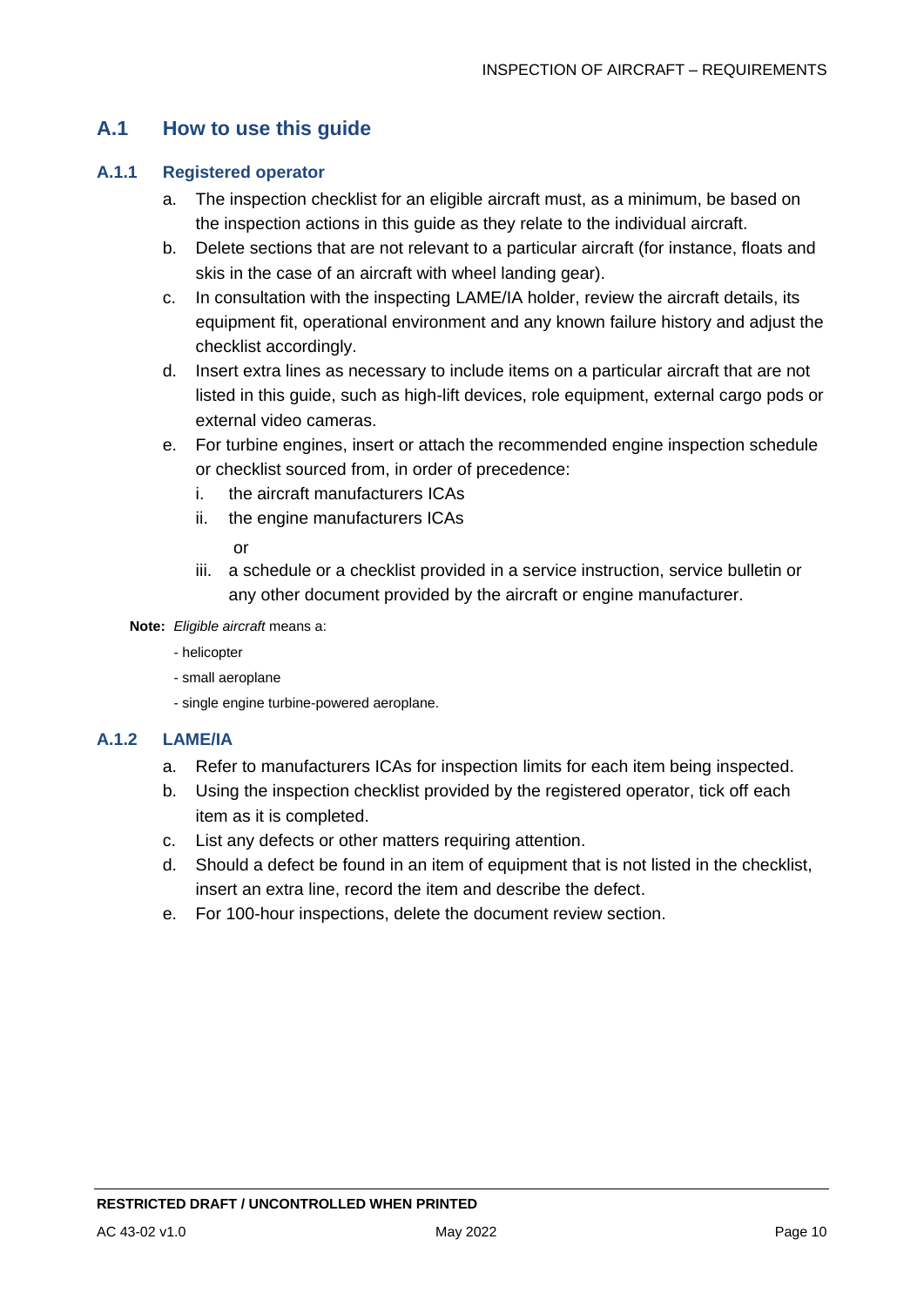#### **A.1.3 Aircraft details**

To be completed by LAME/IA completing the inspection.

**Note:** It is a requirement that the maintenance record for an inspection must include details of each person involved in the inspection. You can add or delete lines from the table below to meet your requirements.

| <b>Inspection checklist VH-</b>                  |                            |                 |      |                         |     |  |
|--------------------------------------------------|----------------------------|-----------------|------|-------------------------|-----|--|
| Aircraft Make:                                   |                            | Aircraft Model: |      | Aircraft Serial number: |     |  |
|                                                  | Date inspection completed: |                 |      |                         |     |  |
| Airworthy:                                       |                            |                 |      |                         |     |  |
| Yes<br>□<br><b>No</b><br>□                       |                            |                 |      |                         |     |  |
| If not airworthy                                 |                            |                 |      |                         |     |  |
| List of defects provided to registered operator: |                            |                 |      |                         |     |  |
| Yes<br>$\Box$<br><b>No</b><br>П                  |                            |                 |      |                         |     |  |
| Inspector 1                                      | Name:                      |                 | ARN: | Licence:                | IA: |  |
| Inspector 2                                      | Name:                      |                 | ARN: | Licence:                | IA: |  |
| Inspector 3                                      | Name:                      |                 | ARN: | Licence:                | IA: |  |
| Inspector 4                                      | Name:                      |                 | ARN: | Licence:                | IA: |  |

#### **A.1.4 Annual/100-hour inspection items**

Amend as required for each aircraft.

#### **Cabin and cockpit**

Inspect the following components and systems of the cabin and cockpit of the aircraft as follows:

a. Generally, inspect the cabin and cockpit of the aircraft for uncleanliness that might foul the controls or loose equipment that might interfere with the controls.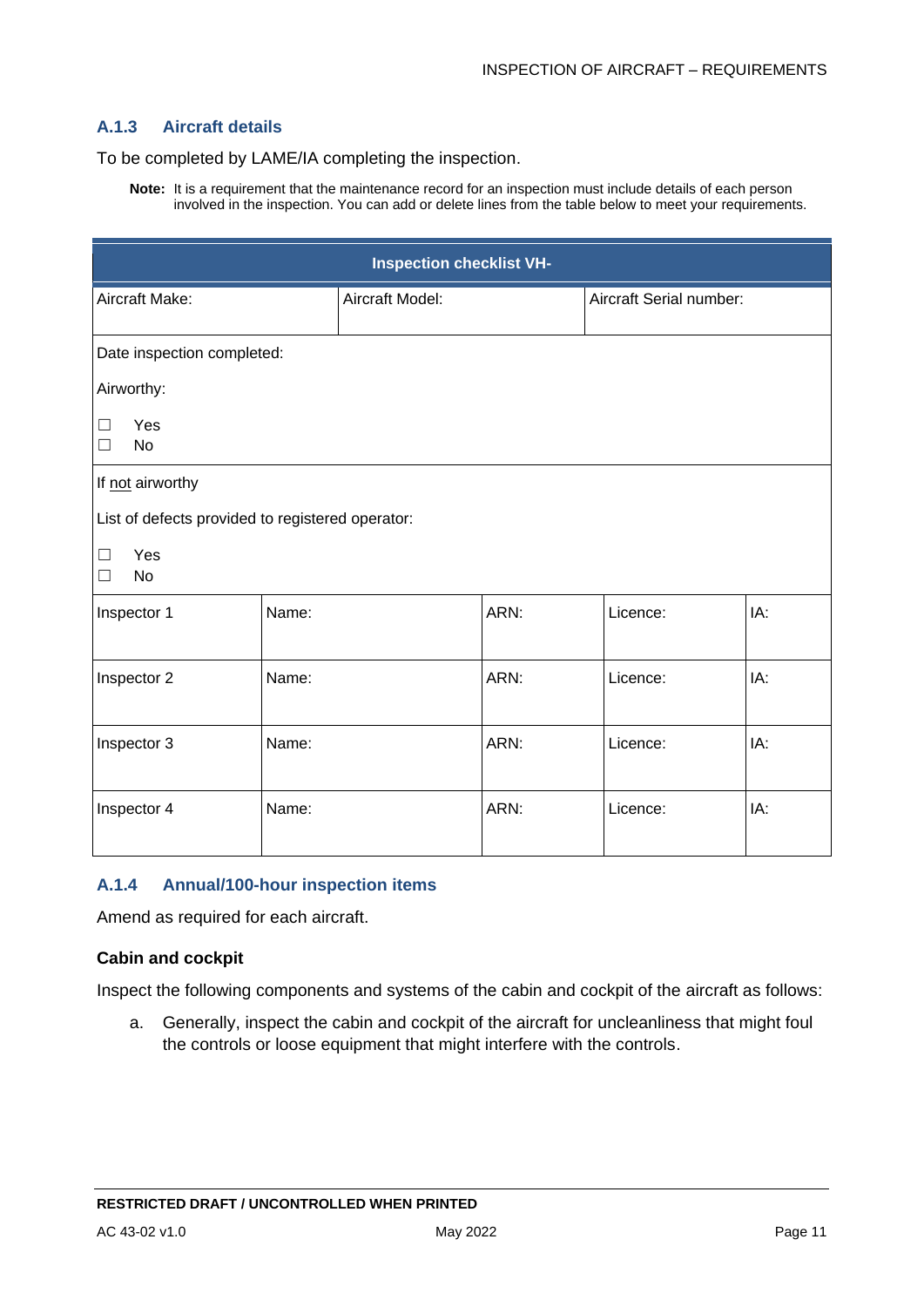#### **Inspection items**

- a. Seats and safety belts (for poor condition and apparent defects).
- b. Windows and windshields (for deterioration and breakage).
- c. Instruments (for poor condition, mounting, marking, and (where practicable) improper operation).
- d. Flight and engine controls (for improper installation and improper operation).
- e. Batteries (for improper installation and improper charge).
- f. All systems (for improper installation, poor general condition, apparent and obvious defects, and insecurity of attachment).

#### **Flight controls**

Inspect flight control systems as follows:

- a. All control systems for proper operation.
- b. Cables for wear, fraying, and proper adjustment.
- c. Cable ends for corrosion, cracking and missing or improper safetying.
- d. Cable pulleys for binding, inspect fairleads for wear.
- e. Pushrods for binding or fretting, rod ends for insecurity, wear, corrosion and cracking.
- f. Quadrants and bellcranks for wear, looseness, binding, and corrosion.

#### **Engines general**

Inspection items:

- a. Engine section (for visual evidence of excessive oil, fuel, or hydraulic leaks, and sources of such leaks).
- b. Studs and nuts (for improper torquing and obvious defects).
- c. Internal engine (for cylinder compression and for metal particles or foreign matter on screens and sump drain plugs. If there is weak cylinder compression, for improper internal condition and improper internal tolerances).
- d. Engine mount (for cracks, looseness of mounting, and looseness of engine to mount).
- e. Flexible vibration dampeners (for poor condition and deterioration).
- f. Engine controls (for defects, improper travel and improper safetying).
- g. Lines, hoses, and clamps (for leaks, unsafe condition and looseness).
- h. Exhaust stacks (for cracks, defects, and unsafe attachment).
- i. Accessories (for apparent defects in security of mounting).
- j. All systems (for unsafe installation, poor general condition, defects, and insecure attachment).
- k. Cowling (for cracks and defects).

### **Turbine Engine**

Inspect in accordance with aircraft or engine manufacturers ICAs.

#### **Landing gear**

Inspection items:

a. All units (for poor condition and insecurity of attachment)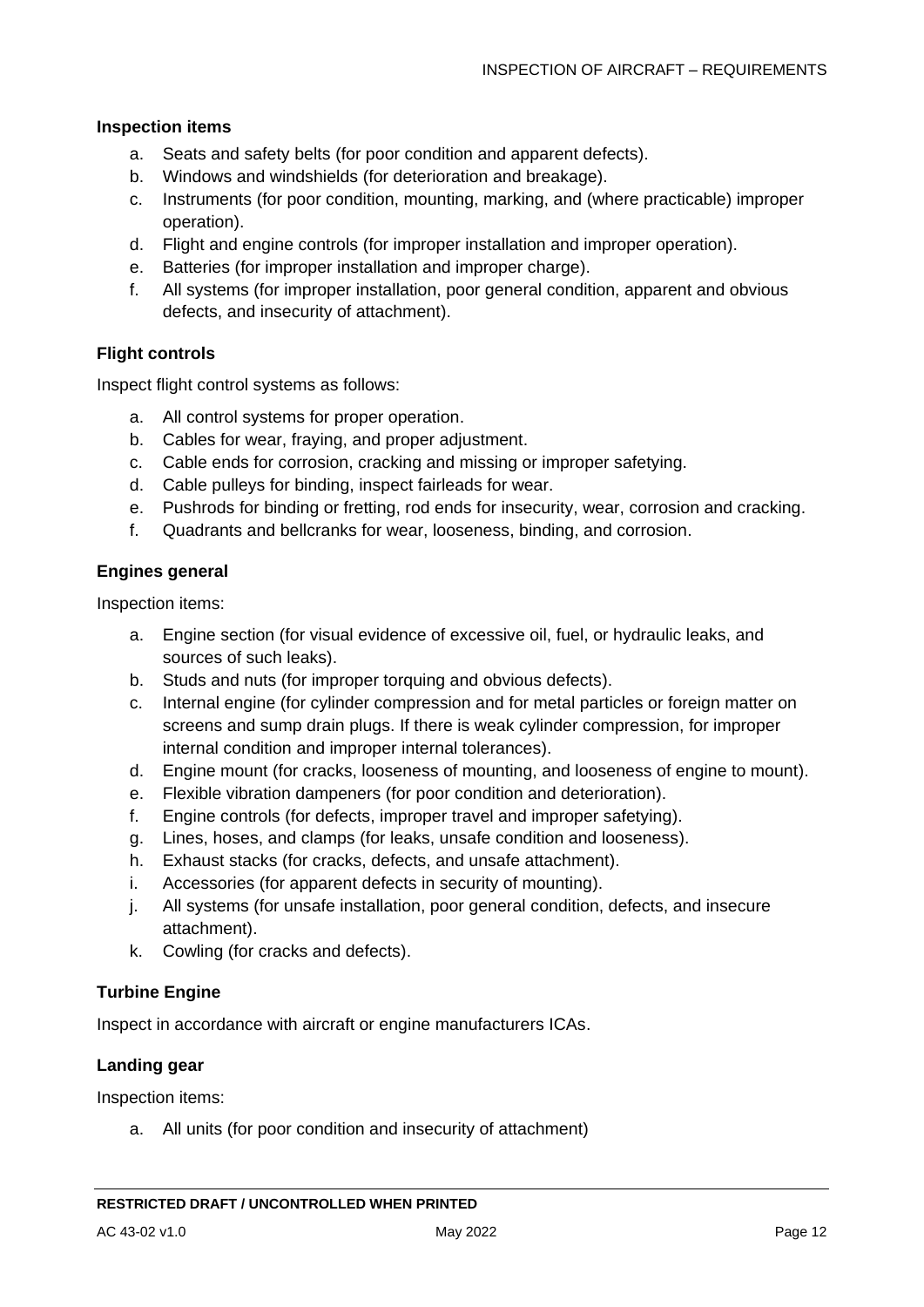- b. Shock absorbing devices (for deterioration of rubber components and, if the landing gear has oleo struts, improper oleo fluid level)
- c. Linkages, trusses, and members (for undue or excessive wear fatigue, and distortion)
- d. Retracting and locking mechanism (for improper operation)
- e. Hydraulic lines (for leakage)
- f. Electrical system (for chafing and improper operation of switches)
- g. Wheels (for cracks, defects, and condition of bearings)
- h. Tires (for wear and cuts)
- i. Brakes (for wear and improper adjustment)
- j. Floats and skis (for insecure attachment and obvious or apparent defects).

#### **Wings and centre section**

Inspection items:

- a. All components of the wing and centre section of the aircraft for poor general condition, fabric or skin deterioration, distortion, evidence of failure, and insecurity of attachment.
- b. Attached components including flaps, control surfaces, struts for wear at attachment points, damage and missing fastenings or rivets.
- c. Generally for unsafe component installation and unsafe component operation.

#### **Empennage**

Inspection items:

a. Inspect all components and systems that make up the complete empennage of the aircraft for poor general condition, fabric or skin deterioration, distortion, evidence of failure, insecure attachment, unsafe component installation, and unsafe component operation.

#### **Propellers**

Inspection items:

- a. Propellers (for cracks, nicks, binds, and oil leakage).
- b. Bolts (for improper torqueing and safetying).
- c. Anti-icing devices (for unsafe operation and obvious defects).
- d. Control mechanisms (for operation, insecure mounting, and restricted travel).

#### **Helicopter rotors and controls**

Using manufacturer's inspection instructions, inspect rotors and systems as follows:

- a. Main rotor for improper installation or insecurity.
- b. Hub for damage, cracks or fretting.
- c. Blades for damage, insecurity.
- d. Mast for damage.
- e. Transmissions for obvious defects and leaks.
- f. Drive shafts and flexible couplings for damage.
- g. Auxiliary rotor for defects, binding, blade damage or fretting.
- h. Flight controls for damage, safetying, wear or fretting and proper function.